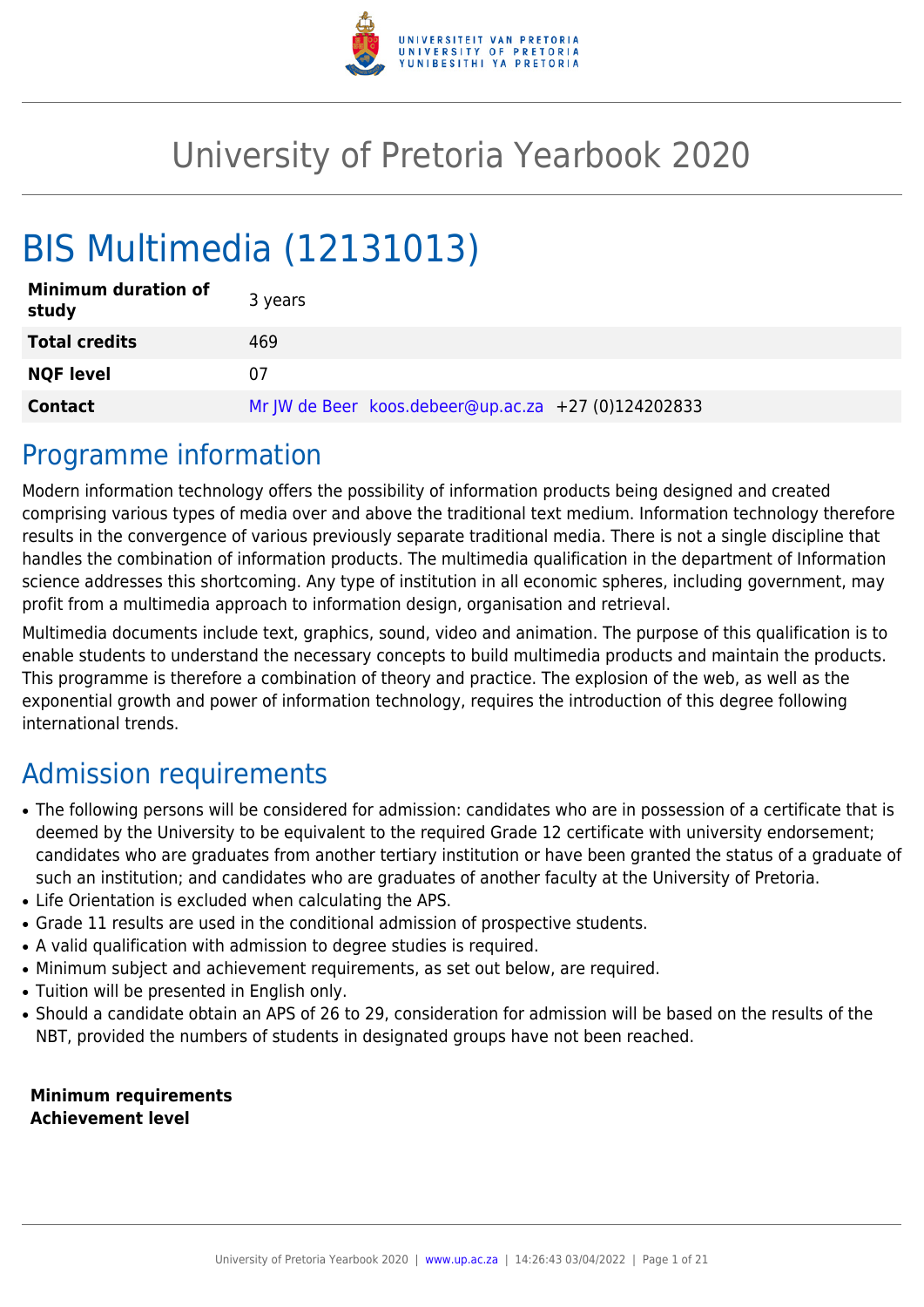

| <b>English Home Language or</b><br><b>English First Additional</b><br>Language |          | <b>Mathematics</b> |          | <b>APS</b>                                 |
|--------------------------------------------------------------------------------|----------|--------------------|----------|--------------------------------------------|
| NSC/IEB                                                                        | AS Level | NSC/IEB            | AS Level |                                            |
| 4                                                                              |          | ь                  |          | 30<br>(26 - 29 admission based on the NBT) |

\* Cambridge A level candidates who obtained at least a D in the required subjects, will be considered for admission. International Baccalaureate (IB) HL candidates who obtained at least a 4 in the required subjects, will be considered for admission.

# Other programme-specific information

### **Please Note:**

The semester in which these modules are offered may vary from year to year.

Students who wish to continue with a BScHons (CS) should consult the Computer Science department for the correct admission requirements to the degree. COS 301 and three COS electives are compulsory admission requirements for BScHons (CS).

# Pass with distinction

A degree (undergraduate) in the School of IT is conferred with distinction on a student who did not repeat any module of his/her final year, obtained a weighted average of at least 75% in all the prescribed modules for the final year, provided that a subminimum of 65% is obtained in each of these modules and provided that the degree is completed in the prescribed minimum period of time. Ad hoc cases will be considered by the Dean, in consultation with the relevant head of department.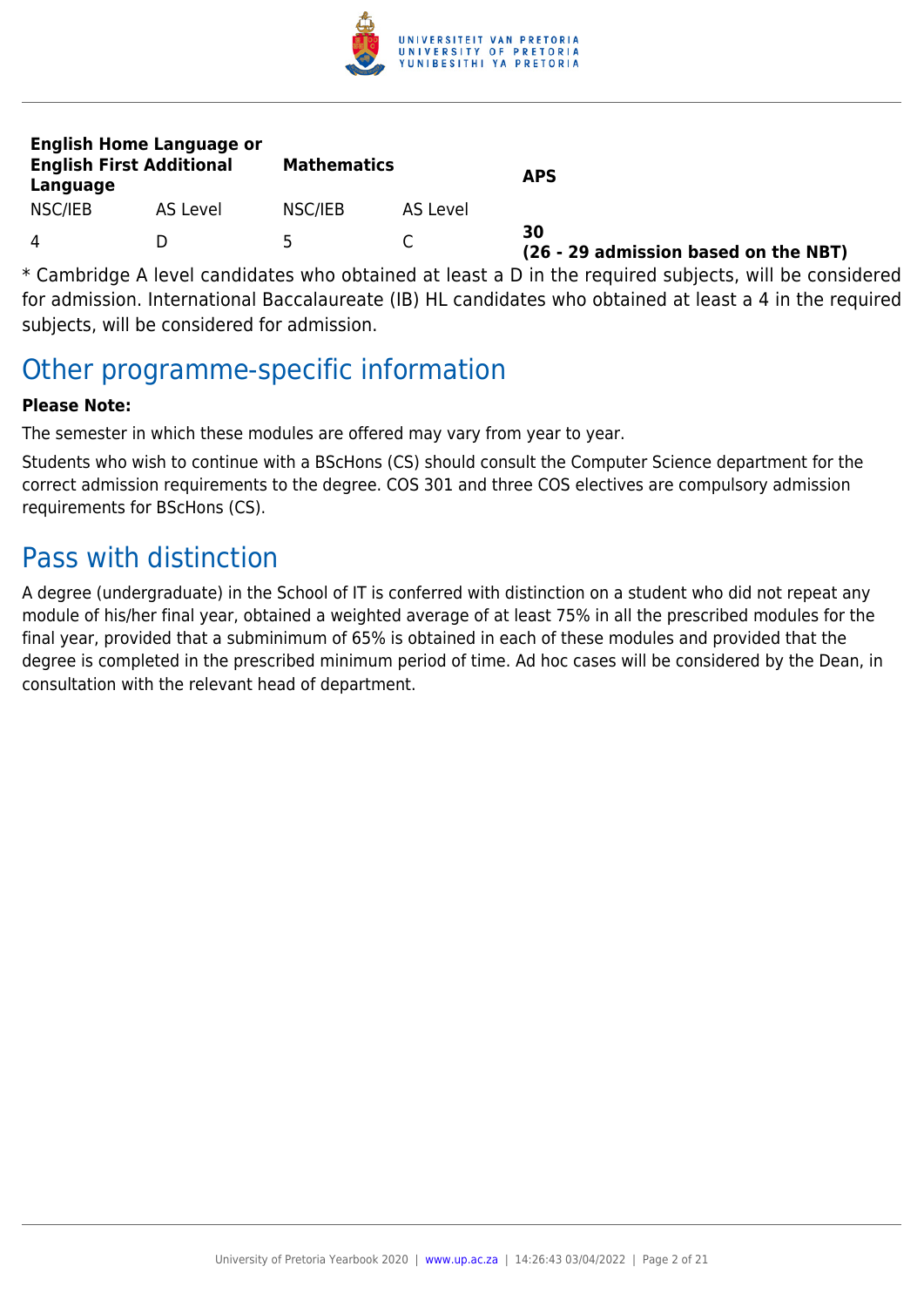

# Curriculum: Year 1

**Minimum credits: 144**

# **Fundamental modules**

#### **Academic information management 101 (AIM 101)**

| <b>Module credits</b>         | 6.00                                                                                                                                                                                                                                                                                                                                                                  |
|-------------------------------|-----------------------------------------------------------------------------------------------------------------------------------------------------------------------------------------------------------------------------------------------------------------------------------------------------------------------------------------------------------------------|
| Service modules               | Faculty of Engineering, Built Environment and Information Technology<br><b>Faculty of Education</b><br>Faculty of Economic and Management Sciences<br><b>Faculty of Humanities</b><br>Faculty of Law<br><b>Faculty of Health Sciences</b><br>Faculty of Natural and Agricultural Sciences<br>Faculty of Theology and Religion<br><b>Faculty of Veterinary Science</b> |
| <b>Prerequisites</b>          | No prerequisites.                                                                                                                                                                                                                                                                                                                                                     |
| <b>Contact time</b>           | 2 lectures per week                                                                                                                                                                                                                                                                                                                                                   |
| <b>Language of tuition</b>    | Module is presented in English                                                                                                                                                                                                                                                                                                                                        |
| <b>Department</b>             | <b>Information Science</b>                                                                                                                                                                                                                                                                                                                                            |
| <b>Period of presentation</b> | Semester 1                                                                                                                                                                                                                                                                                                                                                            |

#### **Module content**

Find, evaluate, process, manage and present information resources for academic purposes using appropriate technology. Apply effective search strategies in different technological environments. Demonstrate the ethical and fair use of information resources. Integrate 21st-century communications into the management of academic information.

#### **Academic information management 111 (AIM 111)**

| <b>Module credits</b>      | 4.00                                                                                                                                                                                                                                                                                                                                 |
|----------------------------|--------------------------------------------------------------------------------------------------------------------------------------------------------------------------------------------------------------------------------------------------------------------------------------------------------------------------------------|
| Service modules            | Faculty of Engineering, Built Environment and Information Technology<br><b>Faculty of Education</b><br><b>Faculty of Economic and Management Sciences</b><br><b>Faculty of Humanities</b><br>Faculty of Law<br><b>Faculty of Health Sciences</b><br>Faculty of Natural and Agricultural Sciences<br>Faculty of Theology and Religion |
| <b>Prerequisites</b>       | No prerequisites.                                                                                                                                                                                                                                                                                                                    |
| <b>Contact time</b>        | 2 lectures per week                                                                                                                                                                                                                                                                                                                  |
| <b>Language of tuition</b> | Module is presented in English                                                                                                                                                                                                                                                                                                       |
| <b>Department</b>          | <b>Information Science</b>                                                                                                                                                                                                                                                                                                           |
|                            |                                                                                                                                                                                                                                                                                                                                      |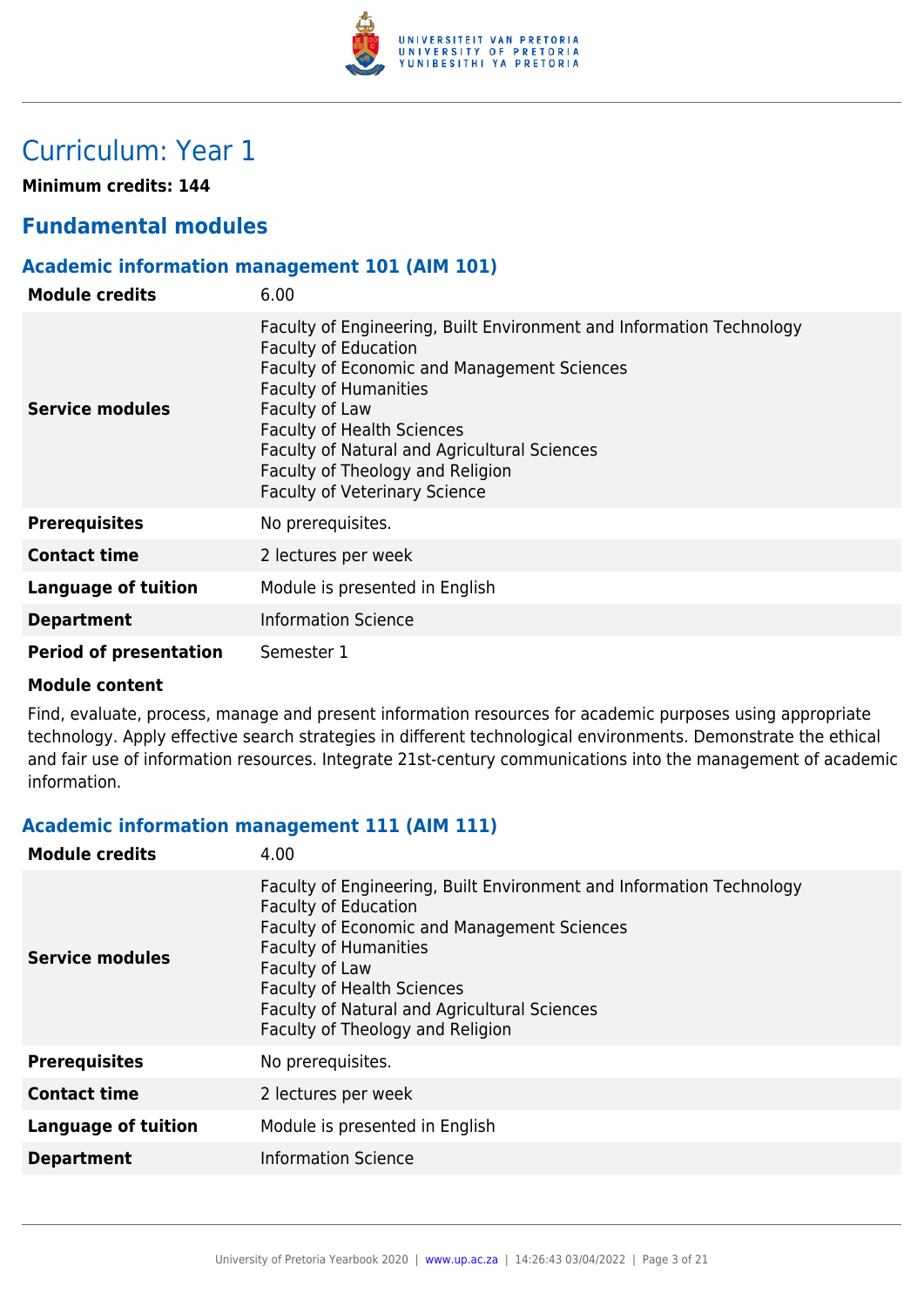

#### **Period of presentation** Semester 1

#### **Module content**

Find, evaluate, process, manage and present information resources for academic purposes using appropriate technology.

#### **Academic information management 121 (AIM 121)**

| <b>Module credits</b>         | 4.00                                                                                                                                                                                                                                                                                                                                                                                |
|-------------------------------|-------------------------------------------------------------------------------------------------------------------------------------------------------------------------------------------------------------------------------------------------------------------------------------------------------------------------------------------------------------------------------------|
| Service modules               | Faculty of Engineering, Built Environment and Information Technology<br><b>Faculty of Education</b><br><b>Faculty of Economic and Management Sciences</b><br><b>Faculty of Humanities</b><br>Faculty of Law<br><b>Faculty of Health Sciences</b><br><b>Faculty of Natural and Agricultural Sciences</b><br>Faculty of Theology and Religion<br><b>Faculty of Veterinary Science</b> |
| <b>Prerequisites</b>          | No prerequisites.                                                                                                                                                                                                                                                                                                                                                                   |
| <b>Contact time</b>           | 2 lectures per week                                                                                                                                                                                                                                                                                                                                                                 |
| <b>Language of tuition</b>    | Module is presented in English                                                                                                                                                                                                                                                                                                                                                      |
| <b>Department</b>             | <b>Informatics</b>                                                                                                                                                                                                                                                                                                                                                                  |
| <b>Period of presentation</b> | Semester 2                                                                                                                                                                                                                                                                                                                                                                          |

#### **Module content**

Apply effective search strategies in different technological environments. Demonstrate the ethical and fair use of information resources. Integrate 21st-century communications into the management of academic information.

#### **Academic literacy for Information Technology 121 (ALL 121)**

| <b>Module credits</b>         | 6.00                                                                                                                |
|-------------------------------|---------------------------------------------------------------------------------------------------------------------|
| <b>Service modules</b>        | Faculty of Engineering, Built Environment and Information Technology<br>Faculty of Economic and Management Sciences |
| <b>Prerequisites</b>          | No prerequisites.                                                                                                   |
| <b>Contact time</b>           | 1 web-based period per week, 2 lectures per week                                                                    |
| <b>Language of tuition</b>    | Module is presented in English                                                                                      |
| <b>Department</b>             | Unit for Academic Literacy                                                                                          |
| <b>Period of presentation</b> | Semester 2                                                                                                          |

#### **Module content**

By the end of this module students should be able to cope more confidently and competently with the reading, writing and critical thinking demands that are characteristic of the field of Information Technology.

#### **Academic orientation 112 (UPO 112)**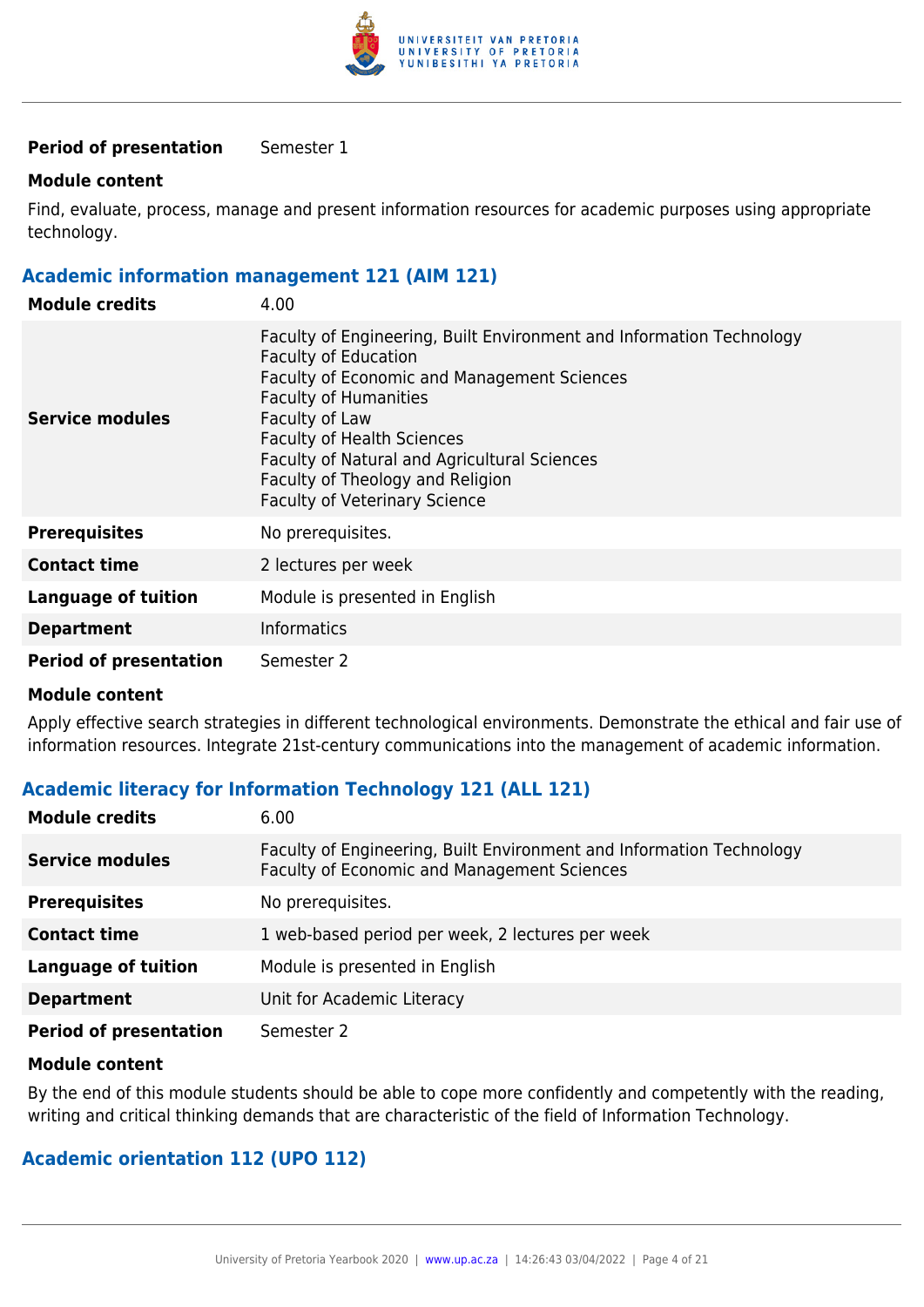

| <b>Module credits</b>         | 0.00                           |
|-------------------------------|--------------------------------|
| Language of tuition           | Module is presented in English |
| <b>Department</b>             | <b>EBIT Deans Office</b>       |
| <b>Period of presentation</b> | Year                           |

# **Core modules**

#### **Program design: Introduction 110 (COS 110)**

| <b>Module credits</b>         | 16.00                                                                                                                                                               |
|-------------------------------|---------------------------------------------------------------------------------------------------------------------------------------------------------------------|
| <b>Service modules</b>        | Faculty of Engineering, Built Environment and Information Technology<br>Faculty of Economic and Management Sciences<br>Faculty of Natural and Agricultural Sciences |
| <b>Prerequisites</b>          | COS 132, COS 151 and Maths level 5                                                                                                                                  |
| <b>Contact time</b>           | 1 practical per week, 1 tutorial per week, 3 lectures per week                                                                                                      |
| Language of tuition           | Module is presented in English                                                                                                                                      |
| <b>Department</b>             | <b>Computer Science</b>                                                                                                                                             |
| <b>Period of presentation</b> | Semester 2                                                                                                                                                          |

#### **Module content**

The focus is on object-oriented (OO) programming. Concepts including inheritance and multiple inheritance, polymorphism, operator overloading, memory management (static and dynamic binding), interfaces, encapsulation, reuse, etc. will be covered in the module. The module teaches sound program design with the emphasis on modular code, leading to well structured, robust and documented programs. A modern OO programming language is used as the vehicle to develop these skills. The module will introduce the student to basic data structures, lists, stacks and queues.

#### **Operating systems 122 (COS 122)**

| <b>Module credits</b>         | 16.00                                                          |
|-------------------------------|----------------------------------------------------------------|
| <b>Prerequisites</b>          | COS 132                                                        |
| <b>Contact time</b>           | 1 practical per week, 1 tutorial per week, 3 lectures per week |
| Language of tuition           | Module is presented in English                                 |
| <b>Department</b>             | <b>Computer Science</b>                                        |
| <b>Period of presentation</b> | Semester 2                                                     |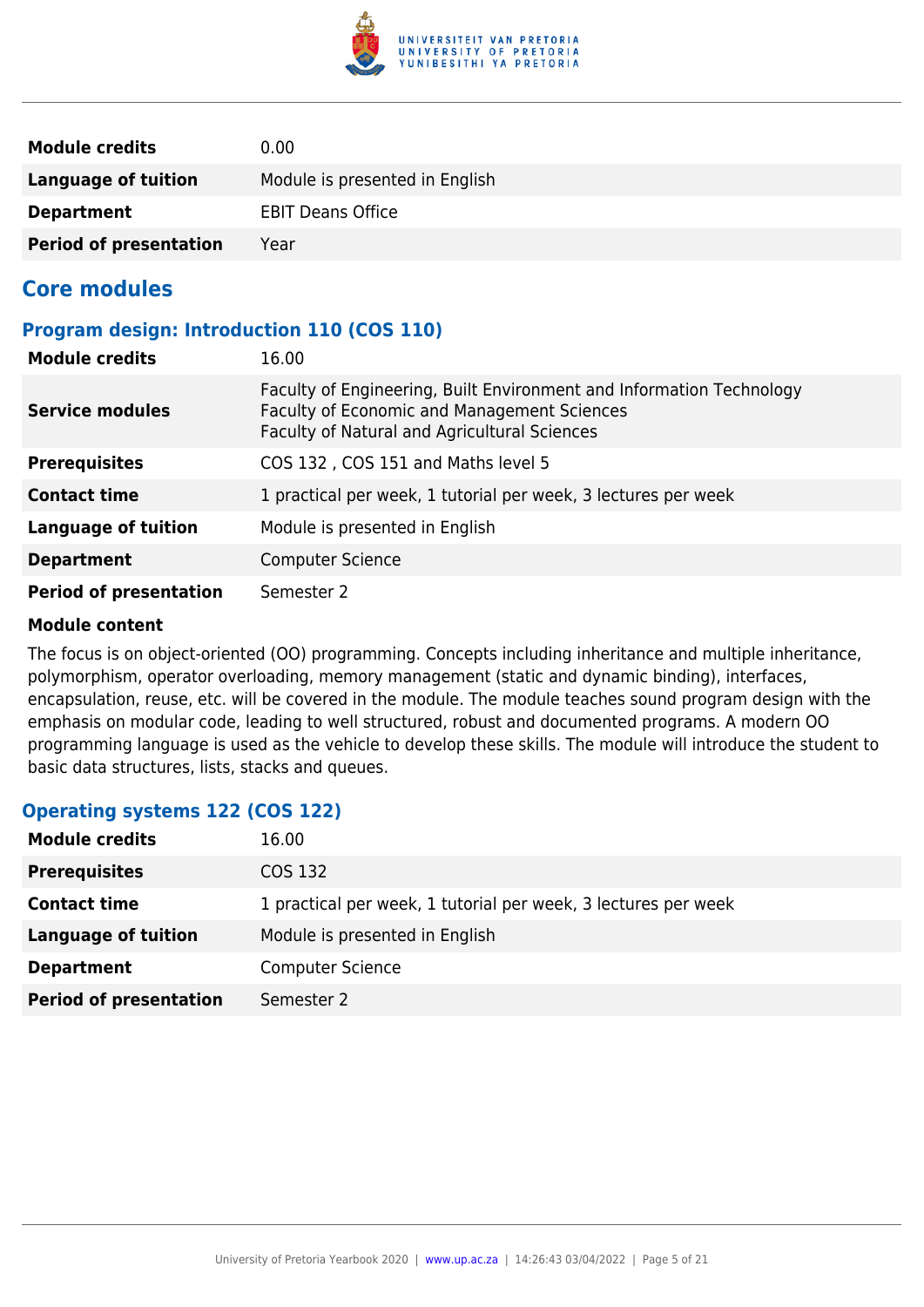

Fundamental concepts of modern operating systems in terms of their structure and the mechanisms they use are studied in this module. After completing this module, students will have gained, as outcomes, knowledge of real time, multimedia and multiple processor systems, as these will be defined and analysed. In addition, students will have gained knowledge on modern design issues of process management, deadlock and concurrency control, memory management, input/output management, file systems and operating system security. In order to experience a hands-on approach to the knowledge students would have gained from studying the abovementioned concepts, students will have produced a number of practical implementations of these concepts using the Windows and Linux operating systems.

#### **Imperative programming 132 (COS 132)**

| <b>Module credits</b>         | 16.00                                                                                       |
|-------------------------------|---------------------------------------------------------------------------------------------|
| <b>Service modules</b>        | Faculty of Economic and Management Sciences<br>Faculty of Natural and Agricultural Sciences |
| <b>Prerequisites</b>          | APS of 30 and level 5 (60-69%) Mathematics                                                  |
| <b>Contact time</b>           | 1 practical per week, 1 tutorial per week, 3 lectures per week                              |
| <b>Language of tuition</b>    | Module is presented in English                                                              |
| <b>Department</b>             | <b>Computer Science</b>                                                                     |
| <b>Period of presentation</b> | Semester 1                                                                                  |

#### **Module content**

This module introduces imperative computer programming, which is a fundamental building block of computer science. The process of constructing a program for solving a given problem, of editing it, compiling (both manually and automatically), running and debugging it, is covered from the beginning. The aim is to master the elements of a programming language and be able to put them together in order to construct programs using types, control structures, arrays, functions and libraries. An introduction to object orientation will be given. After completing this module, the student should understand the fundamental elements of a program, the importance of good program design and user-friendly interfaces. Students should be able to conduct basic program analysis and write complete elementary programs.

#### **Introduction to computer science 151 (COS 151)**

| <b>Module credits</b>         | 8.00 <sub>1</sub>                                                           |
|-------------------------------|-----------------------------------------------------------------------------|
| <b>Service modules</b>        | <b>Faculty of Education</b><br>Faculty of Natural and Agricultural Sciences |
| <b>Prerequisites</b>          | APS of 30 and level 5 (60-69%) Mathematics.                                 |
| <b>Contact time</b>           | 1 practical per week, 2 lectures per week                                   |
| <b>Language of tuition</b>    | Module is presented in English                                              |
| <b>Department</b>             | <b>Computer Science</b>                                                     |
| <b>Period of presentation</b> | Semester 1                                                                  |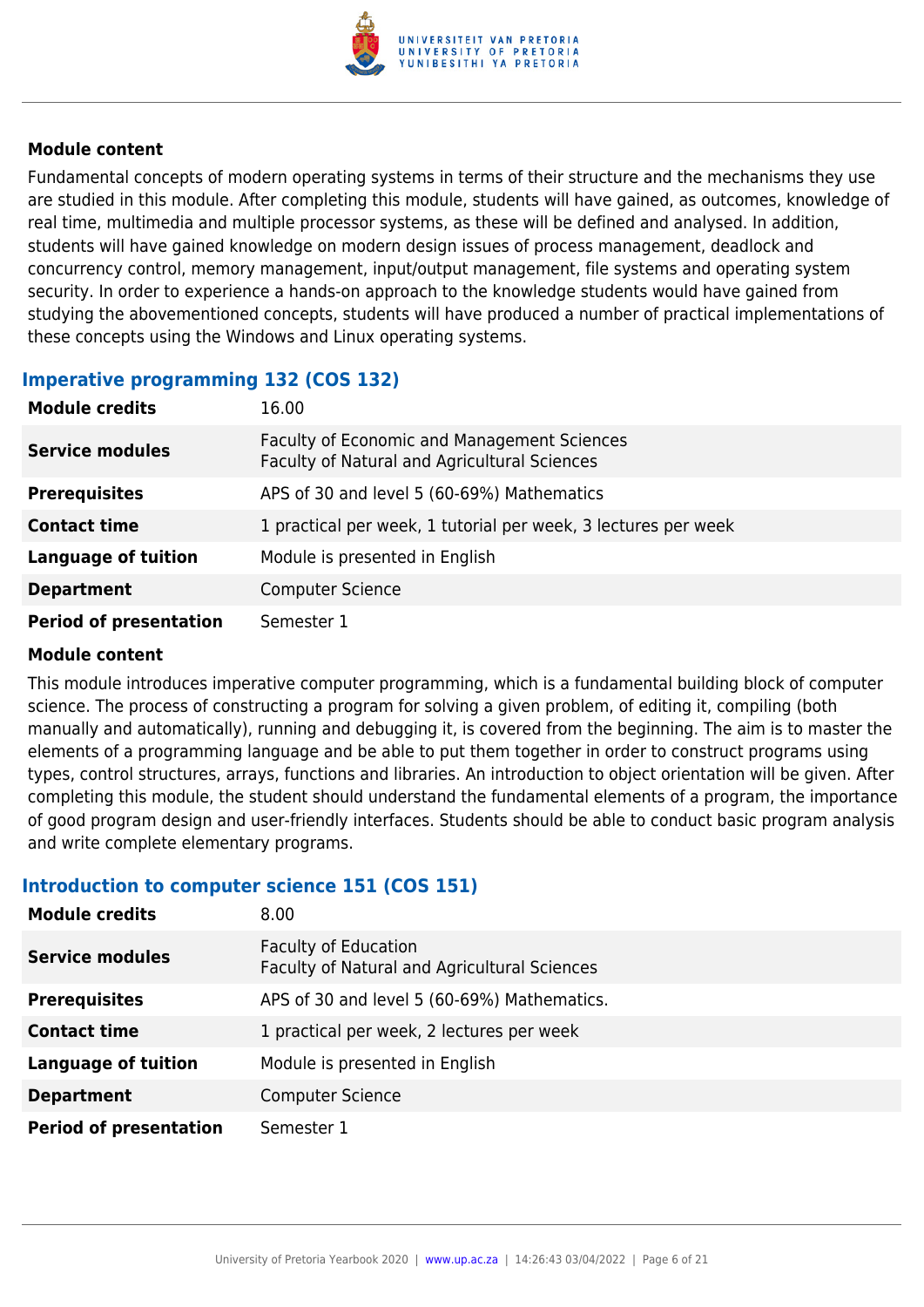

This module introduces concepts and terminology related to the computer science discipline. General topics covered include the history of computing, machine level representation of data, Boolean logic and gates, basic computer systems organisation, algorithms and complexity and automata theory. The module also introduces some of the subdisciplines of computer science, such as computer networks, database systems, compilers, information security and intelligent systems. The module also focues on modelling of algorithms.

### **Multimedia 110 (IMY 110)**

| <b>Module credits</b>         | 12.00                                      |
|-------------------------------|--------------------------------------------|
| <b>Prerequisites</b>          | No prerequisites.                          |
| <b>Contact time</b>           | 2 lectures per week, 2 practicals per week |
| <b>Language of tuition</b>    | Module is presented in English             |
| <b>Department</b>             | <b>Information Science</b>                 |
| <b>Period of presentation</b> | Semester 1                                 |

#### **Module content**

\*Closed – requires departmental selection. Open to BIT, BSc:IT and BSc CS students.

Mark-up Languages. This module explores the role of mark-up languages in the information environment; the difference between the logical structure and the appearance of documents; the study of HTML, CSS and XHTML; the building of websites and basic information architecture.

#### **Multimedia 120 (IMY 120)**

| <b>Module credits</b>         | 12.00                                      |
|-------------------------------|--------------------------------------------|
| <b>Prerequisites</b>          | IMY 110                                    |
| <b>Contact time</b>           | 2 lectures per week, 2 practicals per week |
| <b>Language of tuition</b>    | Module is presented in English             |
| <b>Department</b>             | <b>Information Science</b>                 |
| <b>Period of presentation</b> | Semester 2                                 |

#### **Module content**

\*Closed – requires departmental selection.

Multimedia for the Web. This module introduces the process of creating and editing images, animation, basic interactive content, and sound for the web using multimedia authoring tools, such as Adobe Photoshop, Adobe Flash (with basic ActionScript), and Adobe Audition.

#### **Information science 110 (INL 110)**

| <b>Module credits</b>  | 12.00                                     |
|------------------------|-------------------------------------------|
| <b>Service modules</b> | <b>Faculty of Humanities</b>              |
| <b>Prerequisites</b>   | No prerequisites.                         |
| <b>Contact time</b>    | 1 practical per week, 3 lectures per week |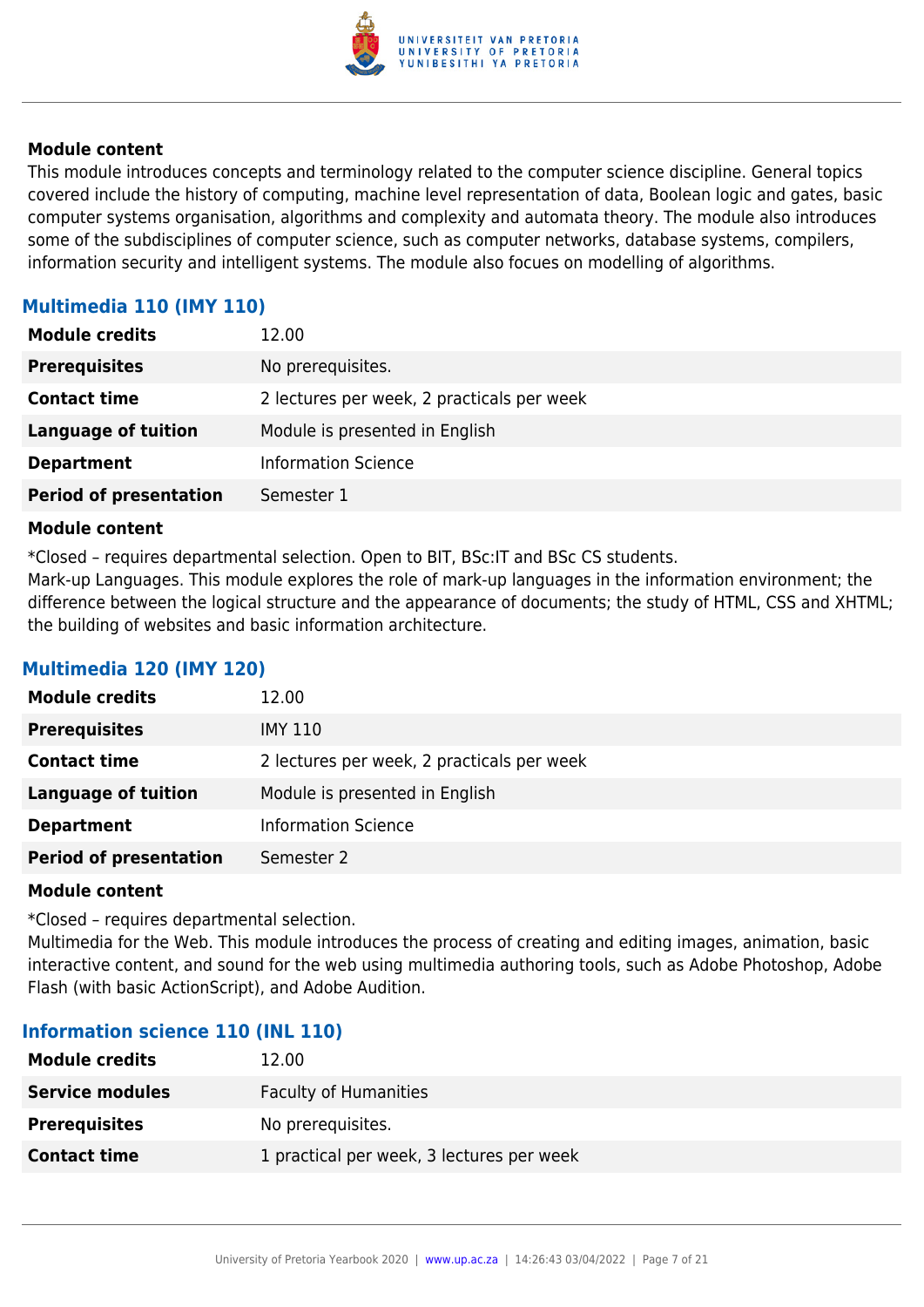

| Language of tuition           | Module is presented in English |
|-------------------------------|--------------------------------|
| <b>Department</b>             | <b>Information Science</b>     |
| <b>Period of presentation</b> | Semester 1                     |

This module is an introduction to the study field of information science and its various professions. Key concepts that will be discussed include the following: the human as information processor and user; the life-cycle of information in terms of processes, products and role-players; as well as the communication of information. The social-ethical impact of globalisation is included as a key concern, with reference to Africa.

#### **Information science 120 (INL 120)**

| <b>Module credits</b>         | 12.00                                     |
|-------------------------------|-------------------------------------------|
| <b>Service modules</b>        | <b>Faculty of Humanities</b>              |
| <b>Prerequisites</b>          | No prerequisites.                         |
| <b>Contact time</b>           | 1 practical per week, 3 lectures per week |
| <b>Language of tuition</b>    | Module is presented in English            |
| <b>Department</b>             | <b>Information Science</b>                |
| <b>Period of presentation</b> | Semester 2                                |

#### **Module content**

Organisation and representation of information. This module provides the student with an introduction to the basic principles and processes underlying the organisation and representation of information. The process of organising information in documents and on the web, in multimedia formats, by means of document image processing and in databases are dealt with. Themes on the representation of information through the creation of metadata include various general and domain specific metadata schemas such as Dublin Core as a metadata standard for the Web, as well as various other metadata schemas.

Practical classes include basic HTML and the design of Web pages incorporating and applying what was covered in theory.

#### **Information science 140 (INL 140)**

| <b>Module credits</b>         | 12.00                                     |
|-------------------------------|-------------------------------------------|
| <b>Service modules</b>        | <b>Faculty of Humanities</b>              |
| <b>Prerequisites</b>          | No prerequisites.                         |
| <b>Contact time</b>           | 1 practical per week, 3 lectures per week |
| <b>Language of tuition</b>    | Module is presented in English            |
| <b>Department</b>             | <b>Information Science</b>                |
| <b>Period of presentation</b> | Semester 2                                |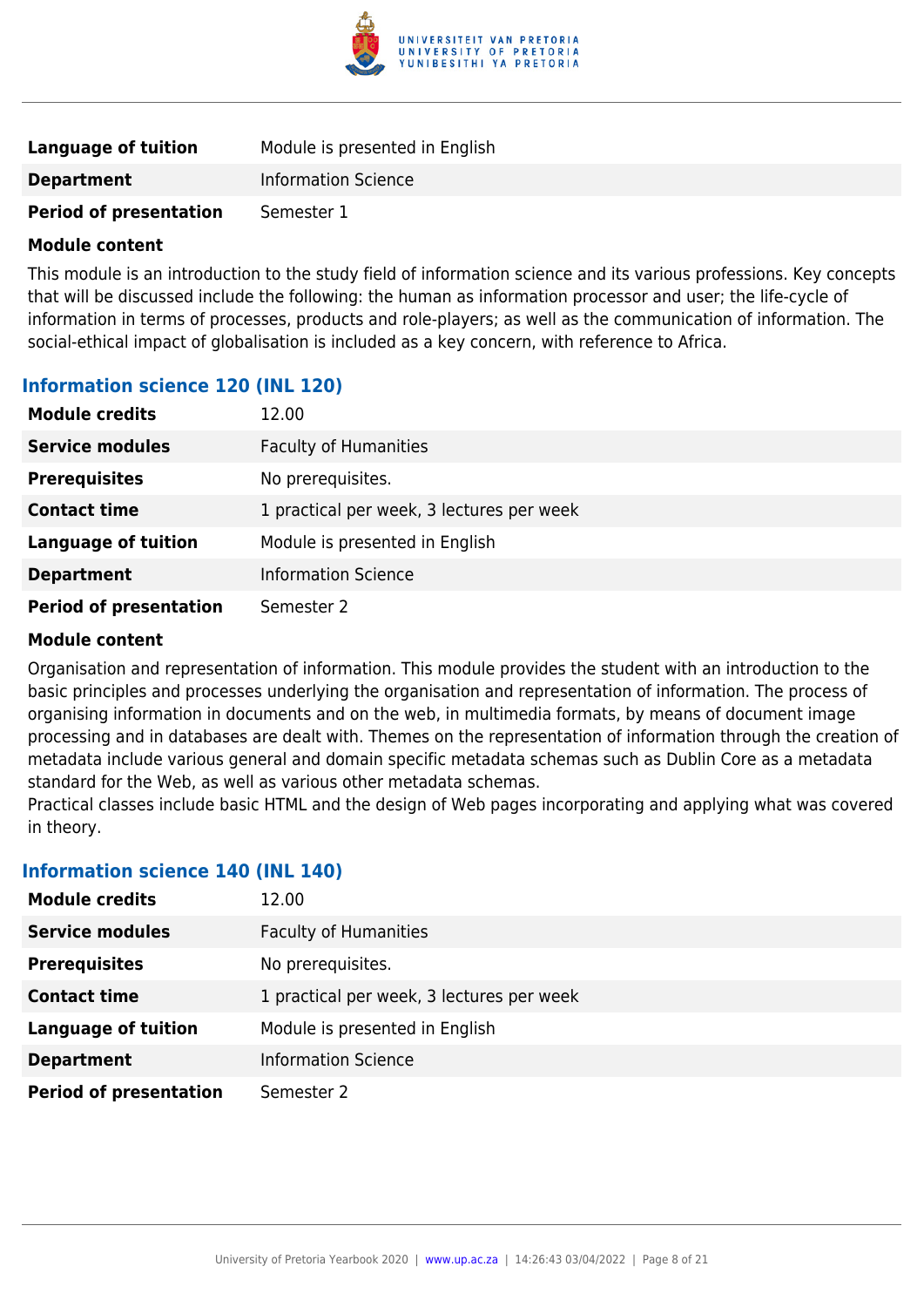

Information and communication technology. This module offers a brief overview of hardware and software, telecommunications technology, LANs, WANs and intranets, the information highway, the internet and the World Wide Web, computer ethics, ICTs, e-commerce, mobile computing technology and the influence that new trends and developments have on the distribution of information.

### **Visual design (1) 102 (VIO 102)**

| <b>Module credits</b>         | 16.00                                                                |
|-------------------------------|----------------------------------------------------------------------|
| <b>Service modules</b>        | Faculty of Engineering, Built Environment and Information Technology |
| <b>Prerequisites</b>          | 5 for Mathematics or WTW 114 or WTW 133 and 143                      |
| <b>Contact time</b>           | 1 lecture per week, 1 practical per week                             |
| <b>Language of tuition</b>    | Module is presented in English                                       |
| <b>Department</b>             | School of the Arts                                                   |
| <b>Period of presentation</b> | Year                                                                 |

#### **Module content**

\*Only for students who specialise in BIS Multimedia

Introduction to elements and principles of design, typography and layout. Application of visual principles and techniques. Media characteristics. The design process.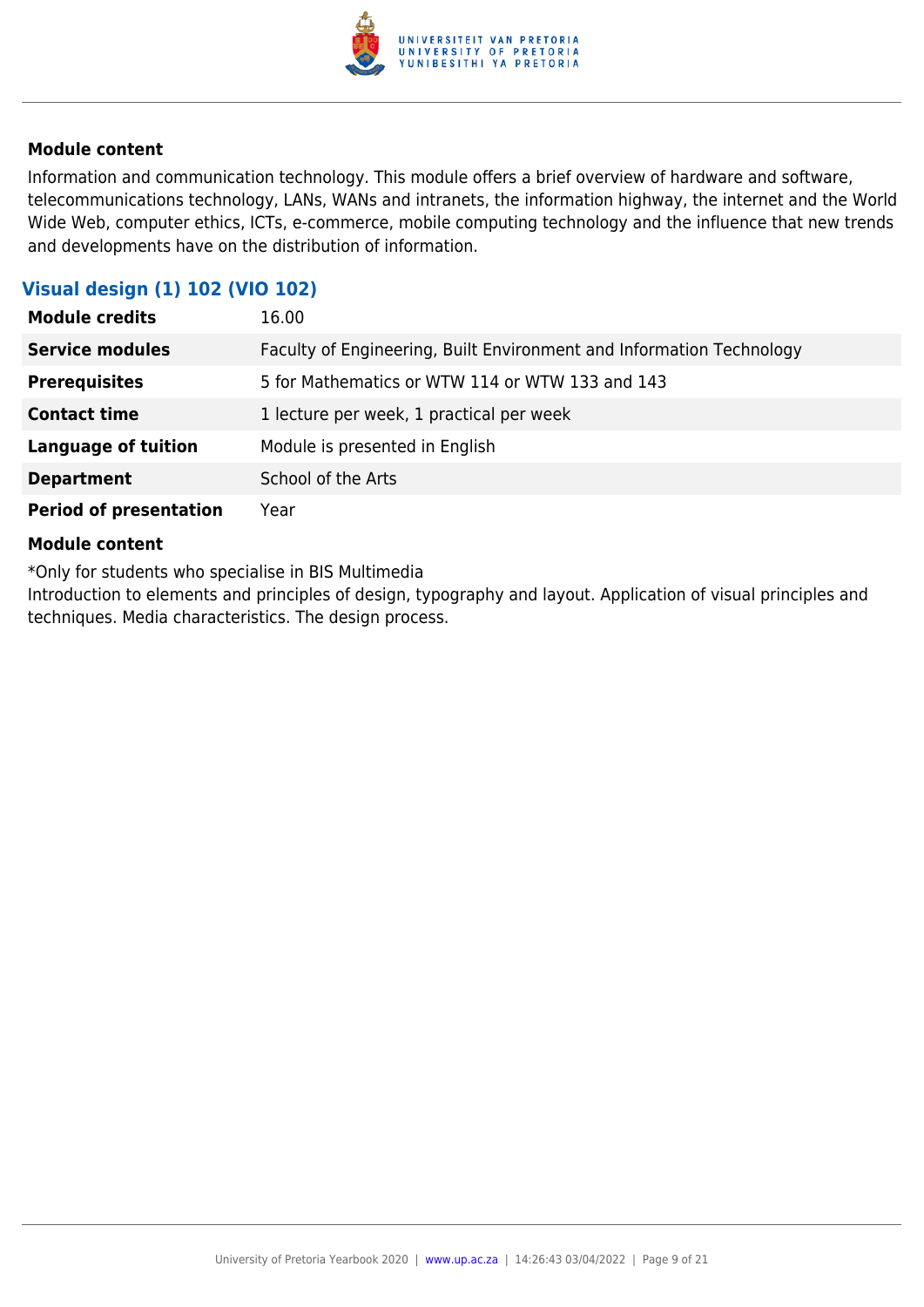

# Curriculum: Year 2

**Minimum credits: 184**

# **Fundamental modules**

### **Community-based project 202 (JCP 202)**

| <b>Module credits</b>         | 8.00                                        |
|-------------------------------|---------------------------------------------|
| <b>Service modules</b>        | Faculty of Economic and Management Sciences |
| <b>Prerequisites</b>          | No prerequisites.                           |
| <b>Contact time</b>           | 1 other contact session per week            |
| <b>Language of tuition</b>    | Module is presented in English              |
| <b>Department</b>             | <b>Informatics</b>                          |
| <b>Period of presentation</b> | Year                                        |

#### **Module content**

This project-orientated module is a form of applied learning which is directed at specific community needs and is integrated into all undergraduate academic programmes offered by the Faculty of Engineering, Built Environment and Information Technology.

The main objectives with the module are as follows:

(1) The execution of a community-related project aimed at achieving a beneficial impact on a chosen section of society, preferably but not exclusively, by engagement with a section of society which is different from the student's own background.

(2) The development of an awareness of personal, social and cultural values, an attitude to be of service, and an understanding of social issues, for the purpose of being a responsible professional.

(3) The development of important multidisciplinary and life skills, such as communication, interpersonal and leadership skills.

Assessment in this module will include all or most of the following components: evaluation and approval of the project proposal, assessment of oral and/or written progress reports, peer assessment in the event of team projects, written report-back by those at which the project was aimed at, and final assessment on grounds of the submission of a portfolio and a written report.

# **Core modules**

#### **Data structures and algorithms 212 (COS 212)**

| <b>Module credits</b>         | 16.00                                        |
|-------------------------------|----------------------------------------------|
| <b>Service modules</b>        | Faculty of Natural and Agricultural Sciences |
| <b>Prerequisites</b>          | COS 110                                      |
| <b>Contact time</b>           | 1 practical per week, 4 lectures per week    |
| <b>Language of tuition</b>    | Module is presented in English               |
| <b>Department</b>             | <b>Computer Science</b>                      |
| <b>Period of presentation</b> | Semester 1                                   |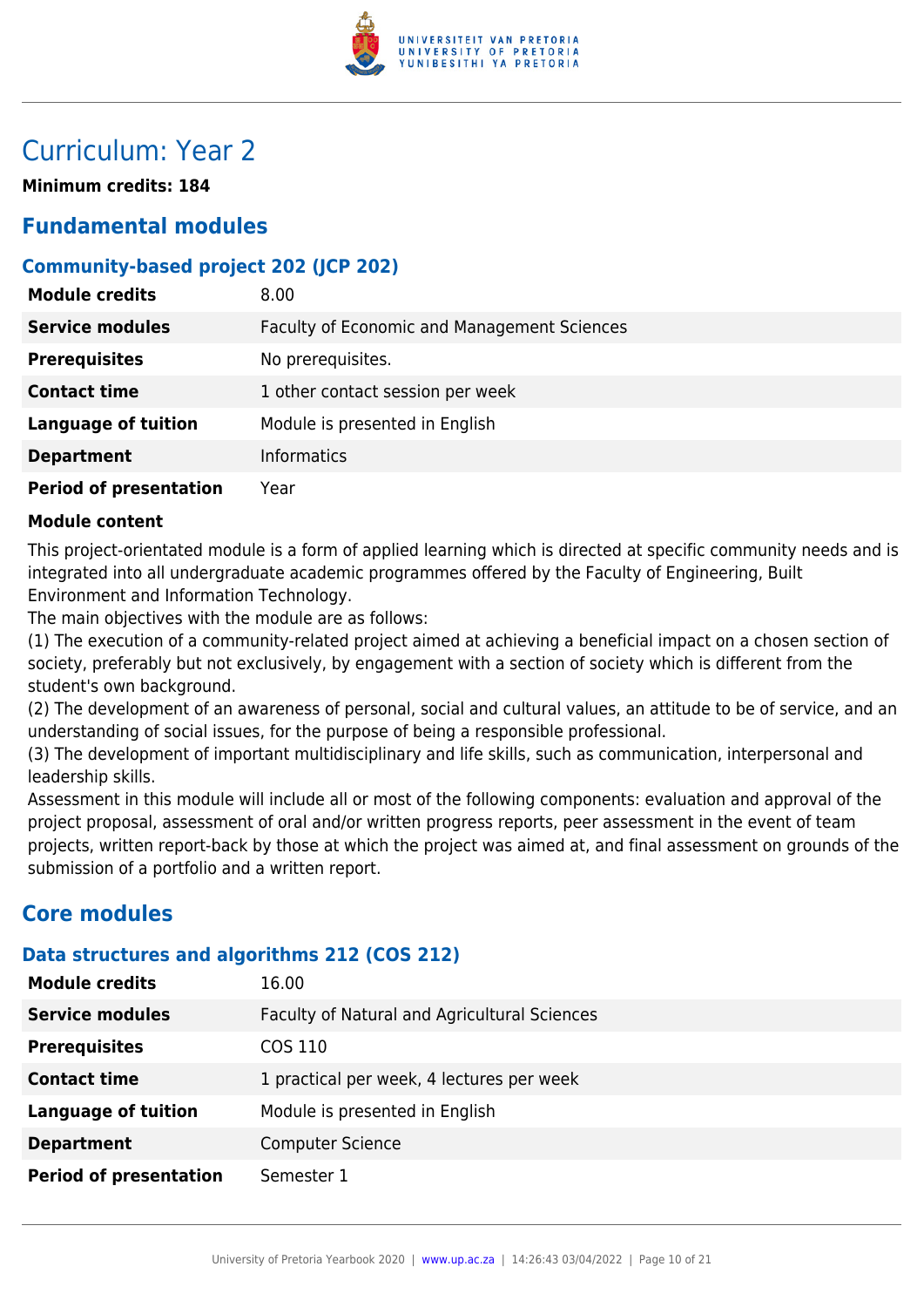

Data abstraction is a fundamental concept in the design and implementation of correct and efficient software. In prior modules, students are introduced to the basic data structures of lists, stacks and queues. This module continues with advanced data structures such as trees, hash tables, heaps and graphs, and goes into depth with the algorithms needed to manipulate them efficiently. Classical algorithms for sorting, searching, traversing, packing and game playing are included, with an emphasis on comparative implementations and efficiency. At the end of this module, students will be able to identify and recognise all the classical data structures; implement them in different ways; know how to measure the efficiency of implementations and algorithms; and have further developed their programming skills, especially with recursion and polymorphism.

#### **Software modelling 214 (COS 214)**

| <b>Module credits</b>         | 16.00                                     |
|-------------------------------|-------------------------------------------|
| <b>Prerequisites</b>          | COS 212                                   |
| <b>Contact time</b>           | 1 practical per week, 4 lectures per week |
| <b>Language of tuition</b>    | Module is presented in English            |
| <b>Department</b>             | <b>Computer Science</b>                   |
| <b>Period of presentation</b> | Semester 2                                |

#### **Module content**

The module will introduce the concepts of model-driven analysis and design as a mechanism to develop and evaluate complex software systems. Systems will be decomposed into known entities, such as design patterns, classes, relationships, execution loops and process flow, in order to model the semantic aspects of the system in terms of structure and behaviour. An appropriate tool will be used to support the software modelling. The role of the software model in the enterprise will be highlighted. Students who successfully complete this module will be able to concep-tualise and analyse problems and abstract a solution.

#### **Netcentric computer systems 216 (COS 216)**

| <b>Module credits</b>         | 16.00                                     |
|-------------------------------|-------------------------------------------|
| <b>Prerequisites</b>          | COS 110                                   |
| <b>Contact time</b>           | 1 practical per week, 4 lectures per week |
| <b>Language of tuition</b>    | Module is presented in English            |
| <b>Department</b>             | <b>Computer Science</b>                   |
| <b>Period of presentation</b> | Semester 1                                |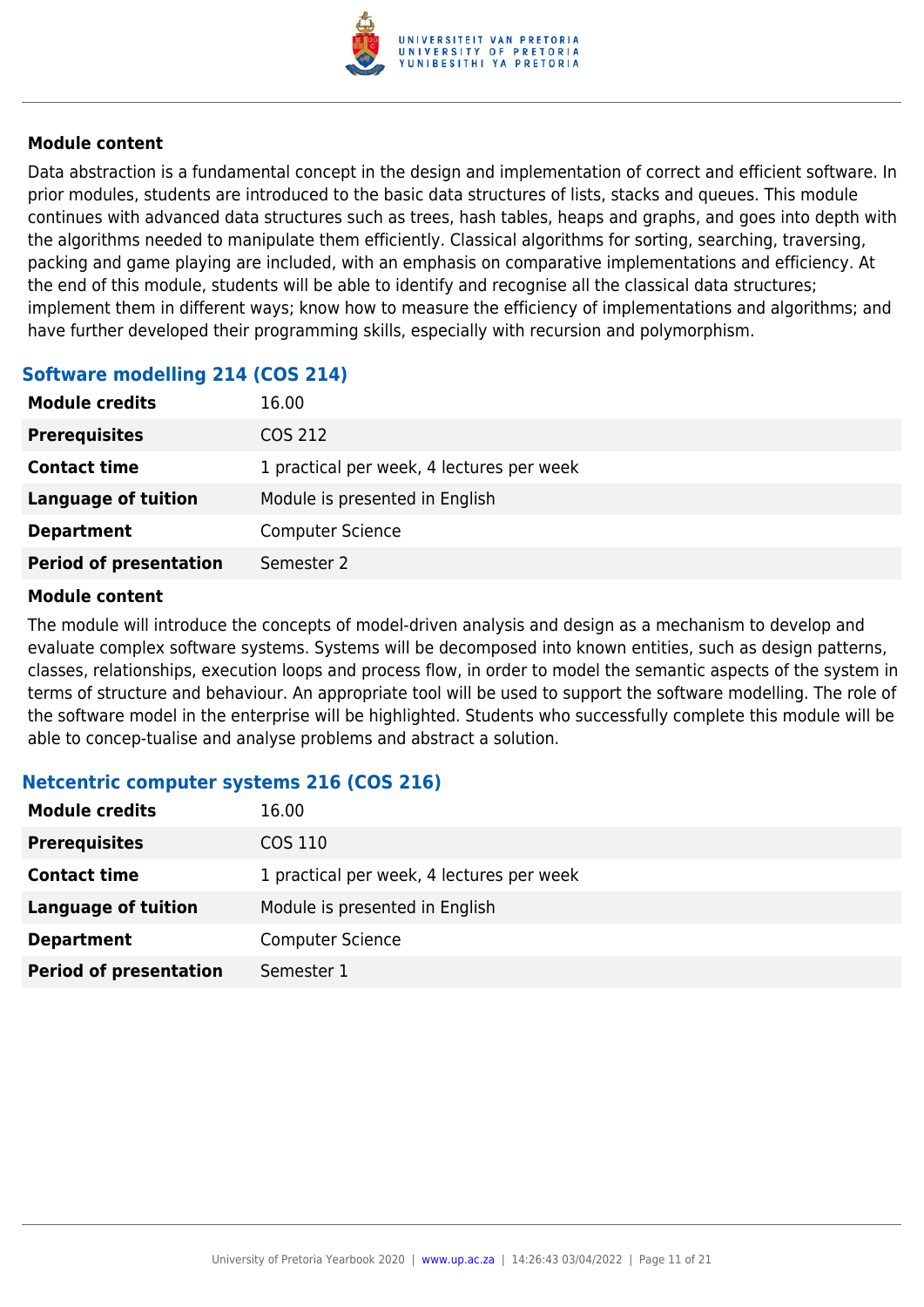

This module will introduce the student to netcentric systems by focusing on the development of systems for the web, mobile devices and the cloud. To lay the foundation on which the rest of the module can follow, traditional web-based programming languages such as HTML5, JavaScript, CSS and Python will be covered differentiating between client-side and server-side computation. Persistence of web-based data will be included for both client and server-based computation. These technologies will be extended and applied to mobile platforms where the availability of a connection, location-services and mobile device limitations play a role. For cloud platforms, aspects relating to task partitioning, security, virtualisation, cloud storage and access to the shared data stores, data synchronisation, partitioning and replication are considered. In order to practically demonstrate that a student has reached these outcomes, students will be required to use, integrate and maintain the necessary software and hardware by completing a number of smaller practical assignments where after integrating all these technologies into a comprehensive and practical programming project is required.

#### **Concurrent systems 226 (COS 226)**

| <b>Module credits</b>         | 16.00                                     |
|-------------------------------|-------------------------------------------|
| <b>Prerequisites</b>          | COS 122 and COS 212                       |
| <b>Contact time</b>           | 1 practical per week, 4 lectures per week |
| Language of tuition           | Module is presented in English            |
| <b>Department</b>             | <b>Computer Science</b>                   |
| <b>Period of presentation</b> | Semester 2                                |
|                               |                                           |

#### **Module content**

Computer science courses mostly deal with sequential programs. This module looks at the fundamentals of concurrency; what it means, how it can be exploited, and what facilities are available to determine program correctness. Concurrent systems are designed, analysed and implemented.

#### **Computer organisation and architecture 284 (COS 284)**

| <b>Module credits</b>         | 16.00                                     |
|-------------------------------|-------------------------------------------|
| <b>Prerequisites</b>          | COS 212 GS                                |
| <b>Contact time</b>           | 1 practical per week, 4 lectures per week |
| <b>Language of tuition</b>    | Module is presented in English            |
| <b>Department</b>             | <b>Computer Science</b>                   |
| <b>Period of presentation</b> | Semester 2                                |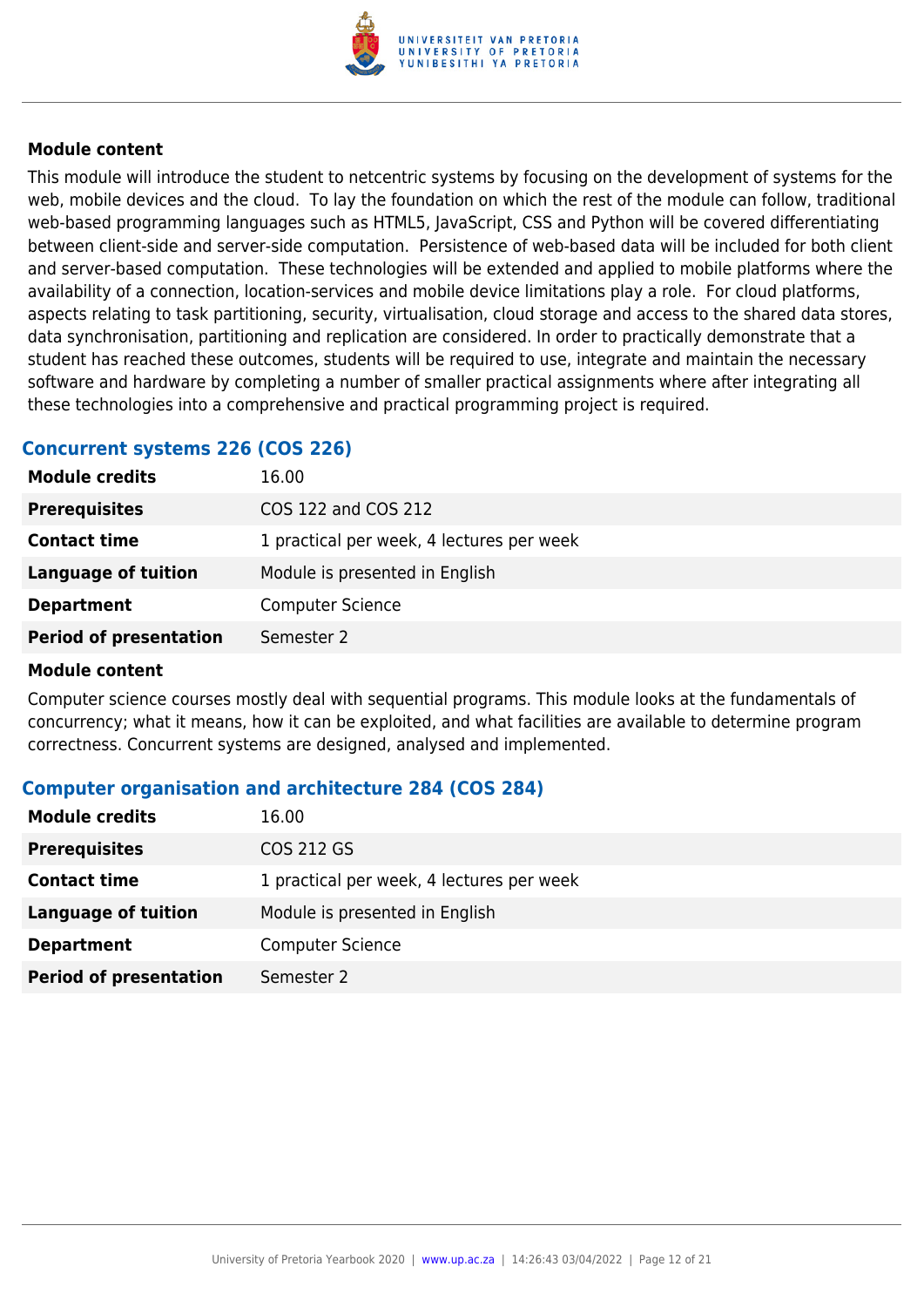

This module provides the foundations on which other modules build by enabling a deeper understanding of how software interacts with hardware. It will teach the design and operation of modern digital computers by studying each of the components that make up a digital computer and the interaction between these components. Specific areas of interest, but not limited to, are: representation of data on the machine-level; organisation of the machine on the assembly level; the architecture and organisation of memory; inter- and intra-component interfacing and communication; data paths and control; and parallelism. Topic-level detail and learning outcomes for each of these areas are given by the first 6 units of 'Architecture and Organisation' knowledge area as specified by the ACM/IEEE Computer Science Curriculum 2013.

The concepts presented in the theory lectures will be reinforced during the practical sessions by requiring design and implementation of the concepts in simulators and assembly language using an open source operating system.

### **Multimedia 210 (IMY 210)**

| <b>Module credits</b>         | 16.00                                      |
|-------------------------------|--------------------------------------------|
| <b>Prerequisites</b>          | IMY 110 or equivalent HTML knowledge       |
| <b>Contact time</b>           | 2 lectures per week, 2 practicals per week |
| Language of tuition           | Module is presented in English             |
| <b>Department</b>             | <b>Information Science</b>                 |
| <b>Period of presentation</b> | Semester 1                                 |

#### **Module content**

\*Closed – requires departmental selection.

Advanced Markup Languages 1. This module investigates XML and its related technologies (such as XSLT, XPath, XSL-FO, DTD, XML Schema, and namespaces) as a vital part of the web development process.

#### **Multimedia 211 (IMY 211)**

| <b>Module credits</b>         | 20.00                                      |
|-------------------------------|--------------------------------------------|
| <b>Prerequisites</b>          | Departmental selection                     |
| <b>Contact time</b>           | 3 lectures per week, 3 practicals per week |
| <b>Language of tuition</b>    | Module is presented in English             |
| <b>Department</b>             | <b>Information Science</b>                 |
| <b>Period of presentation</b> | Semester 1                                 |

#### **Module content**

\*Closed - requires departmental selection.

Multimedia and hypermedia theory. This module offers the opportunity to make a thorough study of the theory and applications of multimedia and hypermedia. This includes: multimedia products, multimedia authoring tools, hypermedia databases, digital publications on the World Wide Web, New Media, as well as information architecture, websites and the social realities and impact of the World Wide Web.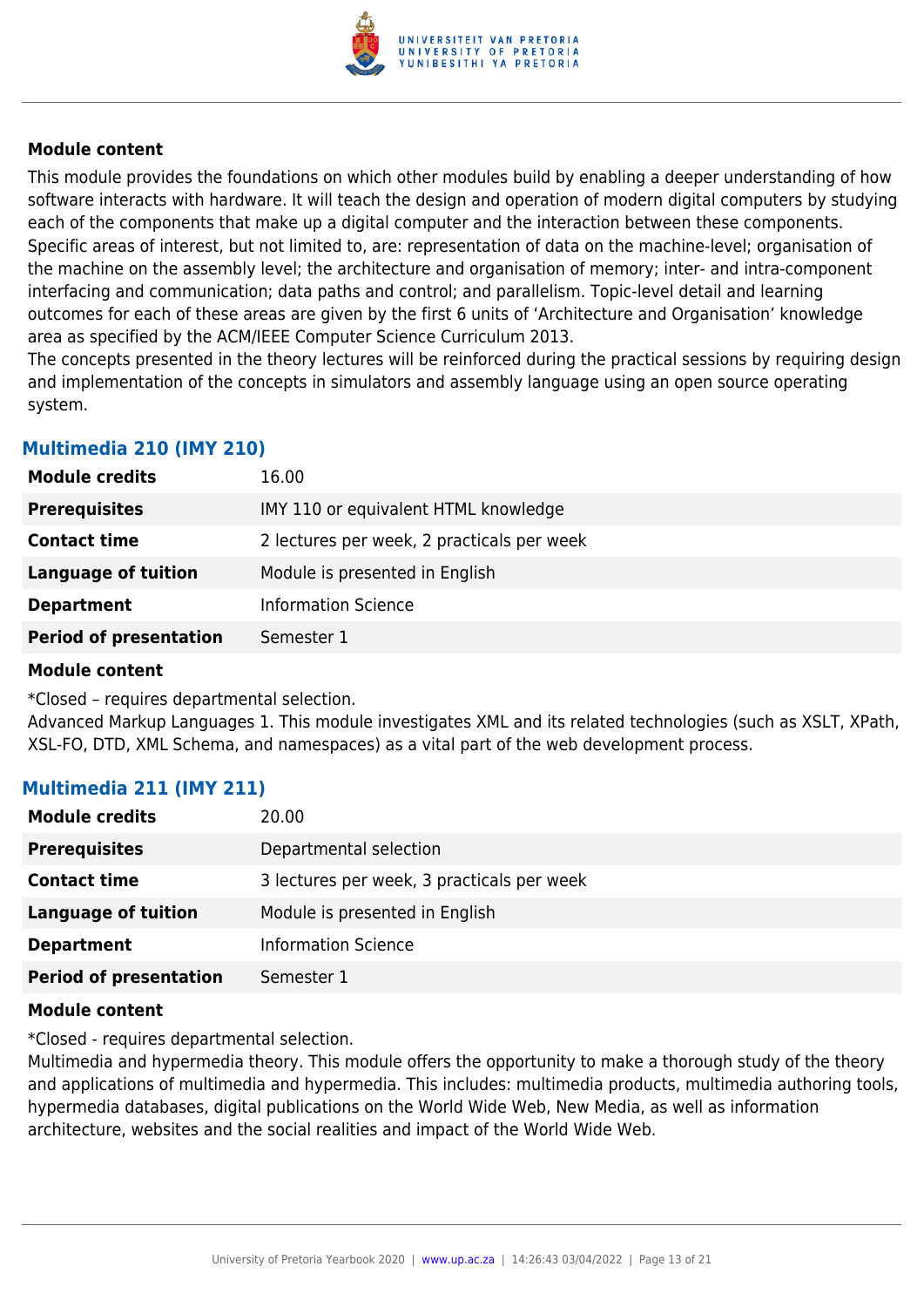

#### **Multimedia 220 (IMY 220)**

| <b>Module credits</b>         | 16.00                                      |
|-------------------------------|--------------------------------------------|
| <b>Prerequisites</b>          | IMY 210 and COS 216                        |
| <b>Contact time</b>           | 2 lectures per week, 2 practicals per week |
| <b>Language of tuition</b>    | Module is presented in English             |
| <b>Department</b>             | <b>Information Science</b>                 |
| <b>Period of presentation</b> | Semester 2                                 |
|                               |                                            |

#### **Module content**

\*Closed - requires departmental selection.

Advanced Markup Languages 2. This module assumes knowledge of dynamic scripts and basic web based technologies such as PHP as well as the use of relational databases like MySQL. The module explores the interplay between scripting languages, databases, and current industry standard web technologies, from both the server-side and client-side perspectives. The module has a focus on developing hands-on practical skills.

#### **Publishing 210 (PUB 210)**

| <b>Module credits</b>         | 20.00                                      |
|-------------------------------|--------------------------------------------|
| <b>Prerequisites</b>          | No prerequisites.                          |
| <b>Contact time</b>           | 3 lectures per week, 3 practicals per week |
| Language of tuition           | Module is presented in English             |
| <b>Department</b>             | <b>Information Science</b>                 |
| <b>Period of presentation</b> | Semester 1                                 |

#### **Module content**

\*Closed - requires departmental selection.

Copy-editing. This module offers an introduction to copy-editing as a phase in the publishing process. Topics covered are the role of the copy-editor in the publishing value chain; the levels of editing; the responsibilities of the copy-editor towards the manuscript, the author and the publishing house; the responsibilities and skills of the proof-reader; typical problems in texts; proof-reading and copy-editing symbols and the mark-up of texts; as well as legal and ethical aspects of editing. Learners are also equipped with practical skills in proofreading and copy-editing both digital and print-based texts.

| THREE ACTION IS TO LATE THAT THE THE |                                                                       |
|--------------------------------------|-----------------------------------------------------------------------|
| <b>Module credits</b>                | 24.00                                                                 |
| <b>Service modules</b>               | Faculty of Engineering, Built Environment and Information Technology  |
| <b>Prerequisites</b>                 | VIO 102                                                               |
| <b>Contact time</b>                  | 1 discussion class per week, 1 lecture per week, 1 practical per week |
| <b>Language of tuition</b>           | Module is presented in English                                        |
| <b>Department</b>                    | School of the Arts                                                    |

# **Visual design (2) 202 (VIO 202)**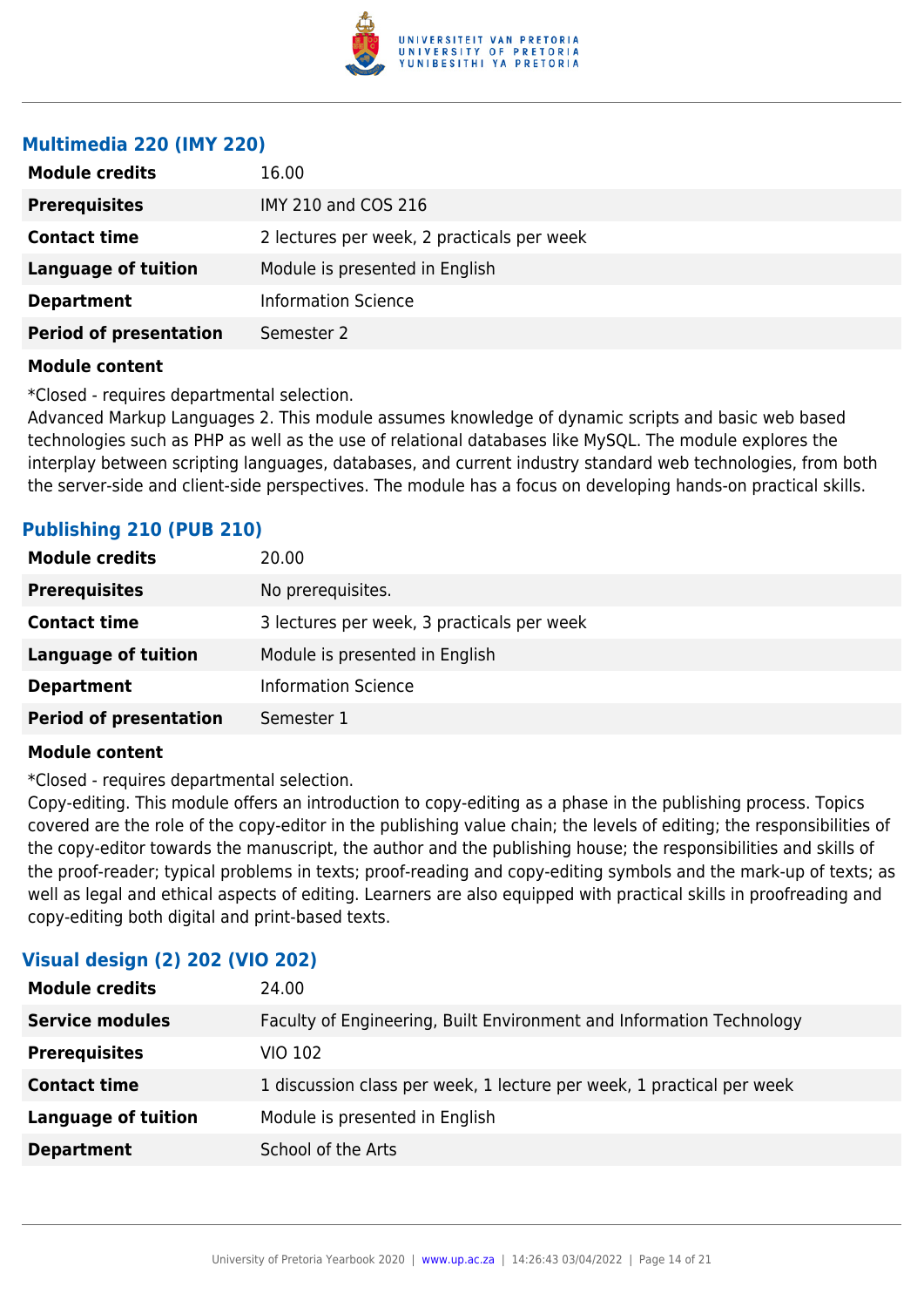

## **Period of presentation** Year

#### **Module content**

\*Requires VIO 102

\*Only for students who specialise in BIS Multimedia

Visual analysis and interpretation. Design function and specific applications in the electronic environment. Aesthetic, functional and communicative evaluation of design.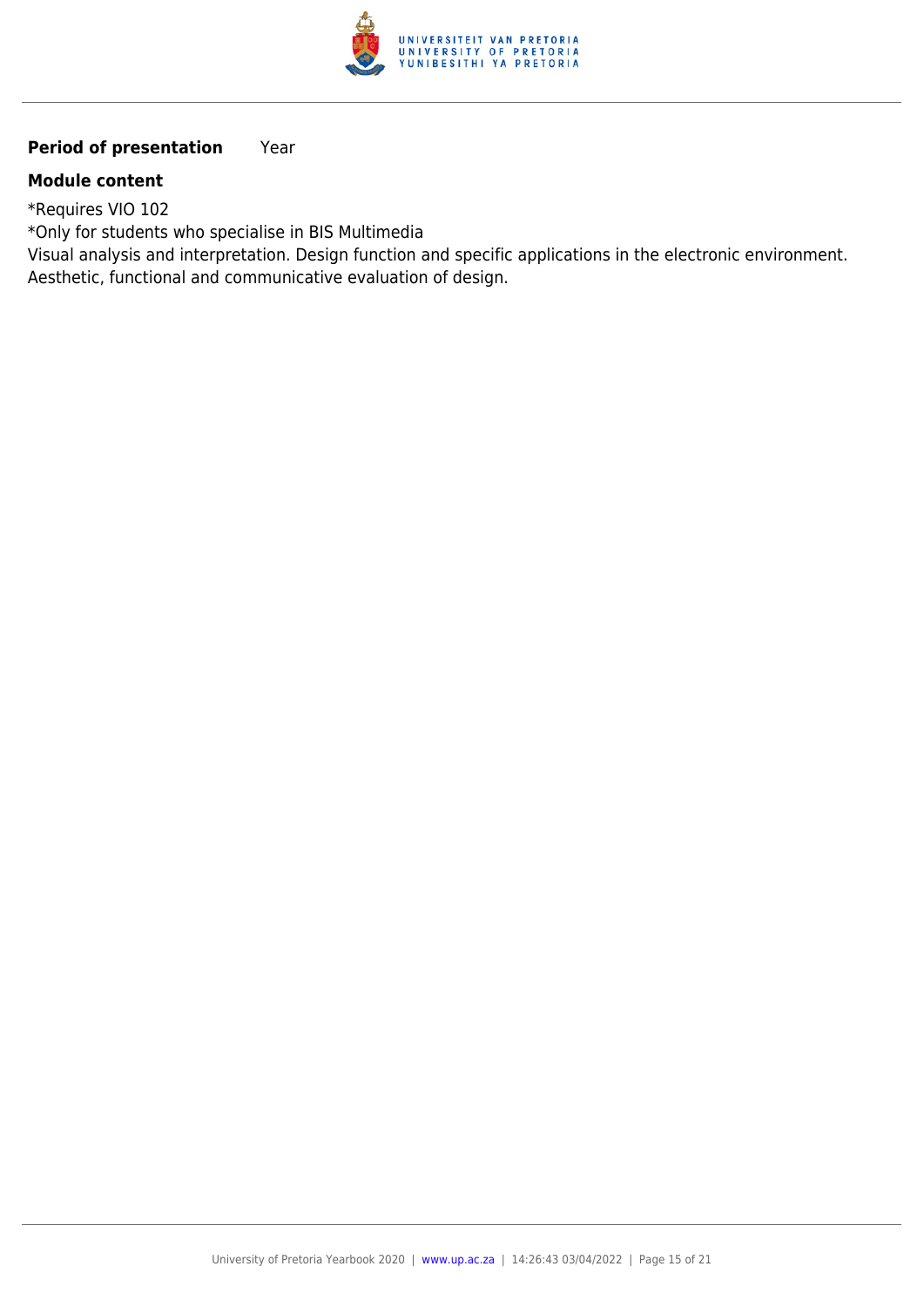

# Curriculum: Final year

**Minimum credits: 141**

# **Core modules**

### **Multimedia: Project 300 (IMY 300)**

| <b>Module credits</b>         | 45.00                                     |
|-------------------------------|-------------------------------------------|
| <b>Prerequisites</b>          | COS 212                                   |
| <b>Contact time</b>           | 1 practical per week, 2 lectures per week |
| <b>Language of tuition</b>    | Module is presented in English            |
| <b>Department</b>             | <b>Information Science</b>                |
| <b>Period of presentation</b> | Year                                      |

#### **Module content**

\*Closed – requires departmental selection.

The module enables students to combine all their knowledge gained through out their studies to create a functional game. The course consists of extensive game design theory teaching. The students create a game by following an iterative design process, extensive documentation and in depth play testing and usability testing. The final product is a creative, innovative and complete game.

#### **Multimedia 310 (IMY 310)**

| <b>Module credits</b>         | 30.00                                      |
|-------------------------------|--------------------------------------------|
| <b>Prerequisites</b>          | No prerequisites.                          |
| <b>Contact time</b>           | 3 lectures per week, 3 practicals per week |
| <b>Language of tuition</b>    | Module is presented in English             |
| <b>Department</b>             | <b>Information Science</b>                 |
| <b>Period of presentation</b> | Semester 1                                 |

#### **Module content**

\*Closed - requires departmental selection.

Human-computer Interaction. This module involves a study of human-computer interaction and humaninformation interaction; humans as computer and information users; and the ethical aspects relating to the creation of multimedia information products. A detailed study of the role, composition and functioning of an interface, underlying principles in the design and evaluation of interfaces, will also be undertaken.

#### **Multimedia 320 (IMY 320)**

| <b>Module credits</b> | 30.00                                      |
|-----------------------|--------------------------------------------|
| <b>Prerequisites</b>  | No prerequisites.                          |
| <b>Contact time</b>   | 3 lectures per week, 3 practicals per week |
| Language of tuition   | Module is presented in English             |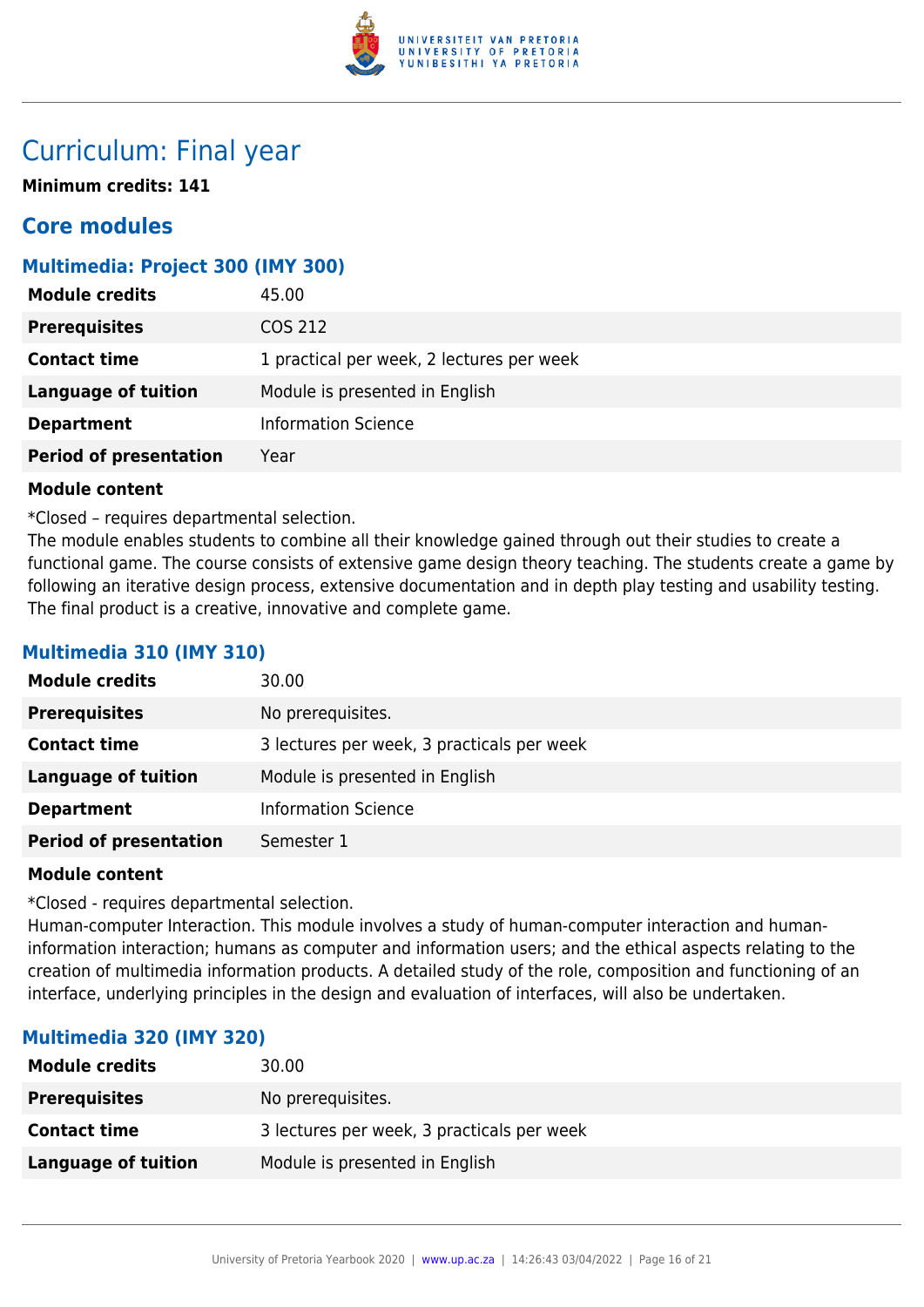

| <b>Department</b> | <b>Information Science</b> |
|-------------------|----------------------------|
|                   |                            |

# **Period of presentation** Semester 2

#### **Module content**

\*Closed - requires departmental selection.

Trends. This module deals with technical aspects of multimedia hardware and software, digital video and audio formats and compression; and version management. A detailed study of the latest developments in mark-up languages and related technologies will also be undertaken.

# **Elective modules**

#### **Software engineering 301 (COS 301)**

| <b>Module credits</b>         | 27.00                                     |
|-------------------------------|-------------------------------------------|
| <b>Prerequisites</b>          | COS 212 and COS 214                       |
| <b>Contact time</b>           | 1 practical per week, 2 lectures per week |
| <b>Language of tuition</b>    | Module is presented in English            |
| <b>Department</b>             | <b>Computer Science</b>                   |
| <b>Period of presentation</b> | Year                                      |

#### **Module content**

The module exposes students to problems associated with software development on an industrial scale. Overall goals of the module are: to become familiar with the latest trends in software engineering; to understand the software engineering process and to appreciate its complexity; to be exposed to a variety of methodologies for tackling different stages of the software lifecycle; to understand and apply the concepts of systems administration and maintenance; to complete the development of a fairly large object orientation-based software product. The focus of the module is on a project that lasts the whole year. The project is completed in groups of approximately four (4) students and teaches students to take responsibility for a variety of roles within a group, and to understand the different requirements for these; to experience the advantages and problems of working in a group; professionalism with regards to particularly colleagues and clients.

After the successful completion of this module, the student will be able to: understand the psychology of a client; work in groups; and have an appreciation for planning, designing, implementing and maintaining large projects. These qualities should place the students in a position in which they are able to handle software development in the corporate environment.

| <b>Module credits</b>         | 18.00                                     |
|-------------------------------|-------------------------------------------|
| <b>Prerequisites</b>          | COS 110                                   |
| <b>Contact time</b>           | 1 practical per week, 2 lectures per week |
| <b>Language of tuition</b>    | Module is presented in English            |
| <b>Department</b>             | <b>Computer Science</b>                   |
| <b>Period of presentation</b> | Semester 1                                |

#### **Artificial intelligence 314 (COS 314)**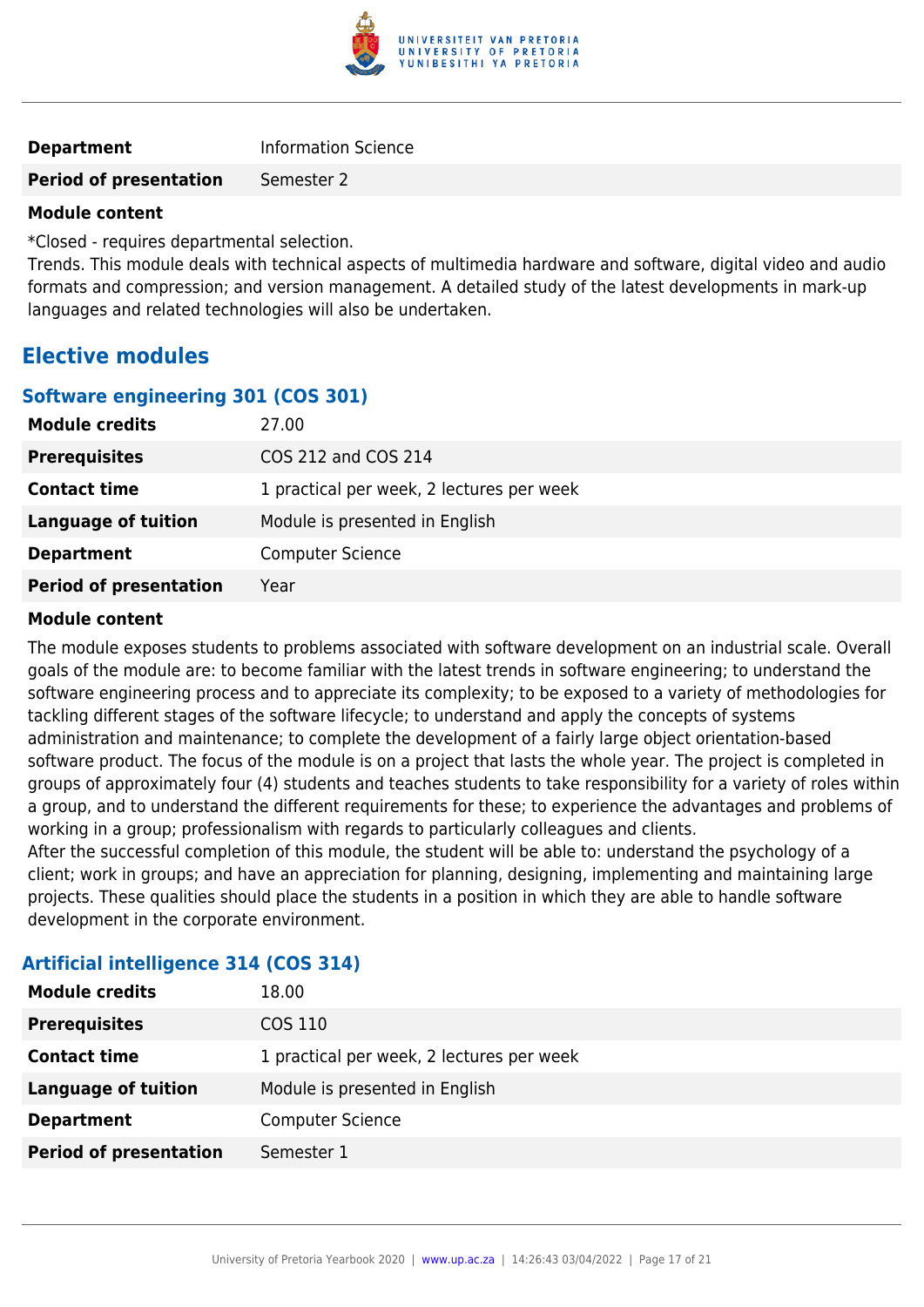

The main objective of this module is to introduce a selection of topics from artificial intelligence (AI), and to provide the student with the background to implement AI techniques for solving complex problems. This module will cover topics from classical AI, as well as more recent AI paradigms. These topics include: search methods, game playing, knowledge representation and reasoning, machine learning, neural networks, genetic algorithms, artificial life, planning methods, and intelligent agents. In the practical part of this module, students will get experience in implementing

- (1) game trees and evolving game-playing agents;
- (2) a neural network and applying it to solve a real-world problem; and
- (3) a genetic algorithm and applying it to solve a real-world problem.

#### **Database systems 326 (COS 326)**

| <b>Module credits</b>         | 18.00                                     |
|-------------------------------|-------------------------------------------|
| <b>Prerequisites</b>          | COS 221                                   |
| <b>Contact time</b>           | 1 lecture per week, 2 practicals per week |
| Language of tuition           | Module is presented in English            |
| <b>Department</b>             | <b>Computer Science</b>                   |
| <b>Period of presentation</b> | Semester 2                                |

#### **Module content**

This module builds on a prior introductory module on database technology and provides more advanced theoretical and practical study material for managing large volumes of data, for example, noSQL database systems and MapReduce. The module will consider file system models, for example Hadoop, relevant for big data storage, manipulation at scale, mining and visualisation. Basic knowledge of parallel decomposition concepts will be included.

#### **Computer security and ethics 330 (COS 330)**

| <b>Module credits</b>         | 18.00                                     |
|-------------------------------|-------------------------------------------|
| <b>Prerequisites</b>          | COS 110                                   |
| <b>Contact time</b>           | 1 practical per week, 2 lectures per week |
| Language of tuition           | Module is presented in English            |
| <b>Department</b>             | <b>Computer Science</b>                   |
| <b>Period of presentation</b> | Semester 2                                |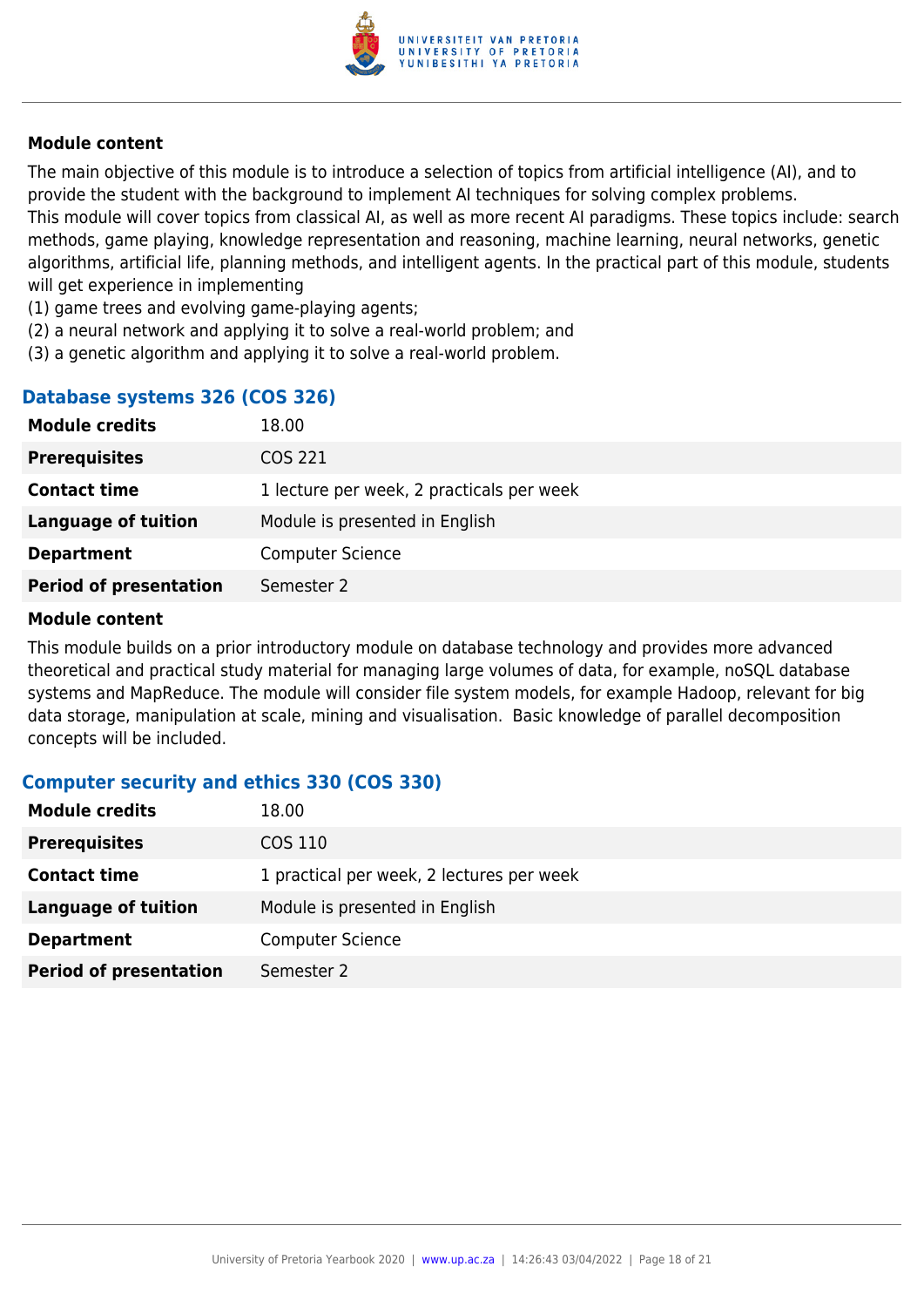

This module develops an appreciation of the fundamentals and design principles for information assurance and security. Students will develop a clear understanding of the basic information security services and mechanisms, enabling them to design and evaluate the integration of solutions into the user application environment. Emphasis will be placed on services such as authorisation and confidentiality. Students will acquire knowledge and skills of Security Models such as the Bell-LaPadula, Harrison-Ruzzo Ullman and Chinese Wall Model. Students will develop a detailed understanding of the confidentiality service by focusing on cryptology and the practical implementation thereof. The student will be introduced to professional and philosophical ethics. At the end of the module students will be able to engage in a debate regarding the impact (local and global) of computers on individuals, organisations and society. The professionalism of IT staff will be discussed against national and international codes of practices such as those of the CSSA, ACM and IEEE.

### **Computer networks 332 (COS 332)**

| <b>Module credits</b>         | 18.00                                     |
|-------------------------------|-------------------------------------------|
| <b>Prerequisites</b>          | COS 216                                   |
| <b>Contact time</b>           | 1 practical per week, 2 lectures per week |
| <b>Language of tuition</b>    | Module is presented in English            |
| <b>Department</b>             | <b>Computer Science</b>                   |
| <b>Period of presentation</b> | Semester 1                                |

#### **Module content**

The objective of this module is to acquaint the student with the terminology of communication systems and to establish a thorough understanding of exactly how data is transferred in such communication networks, as well as applications that can be found in such environments. The study material includes: concepts and terminology, the hierarchy of protocols according to the OSI and TCP/IP models, protocols on the data level, physical level and network level as well as higher level protocols. The practical component of the module involves programming TCP/IP sockets using a high level language. The emphasis throughout is on the technical aspects underlying the operation of networks, rather than the application of networks.

#### **Programming languages 333 (COS 333)**

| <b>Module credits</b>         | 18.00                                     |
|-------------------------------|-------------------------------------------|
| <b>Prerequisites</b>          | COS 110                                   |
| <b>Contact time</b>           | 1 practical per week, 2 lectures per week |
| Language of tuition           | Module is presented in English            |
| <b>Department</b>             | <b>Computer Science</b>                   |
| <b>Period of presentation</b> | Semester 2                                |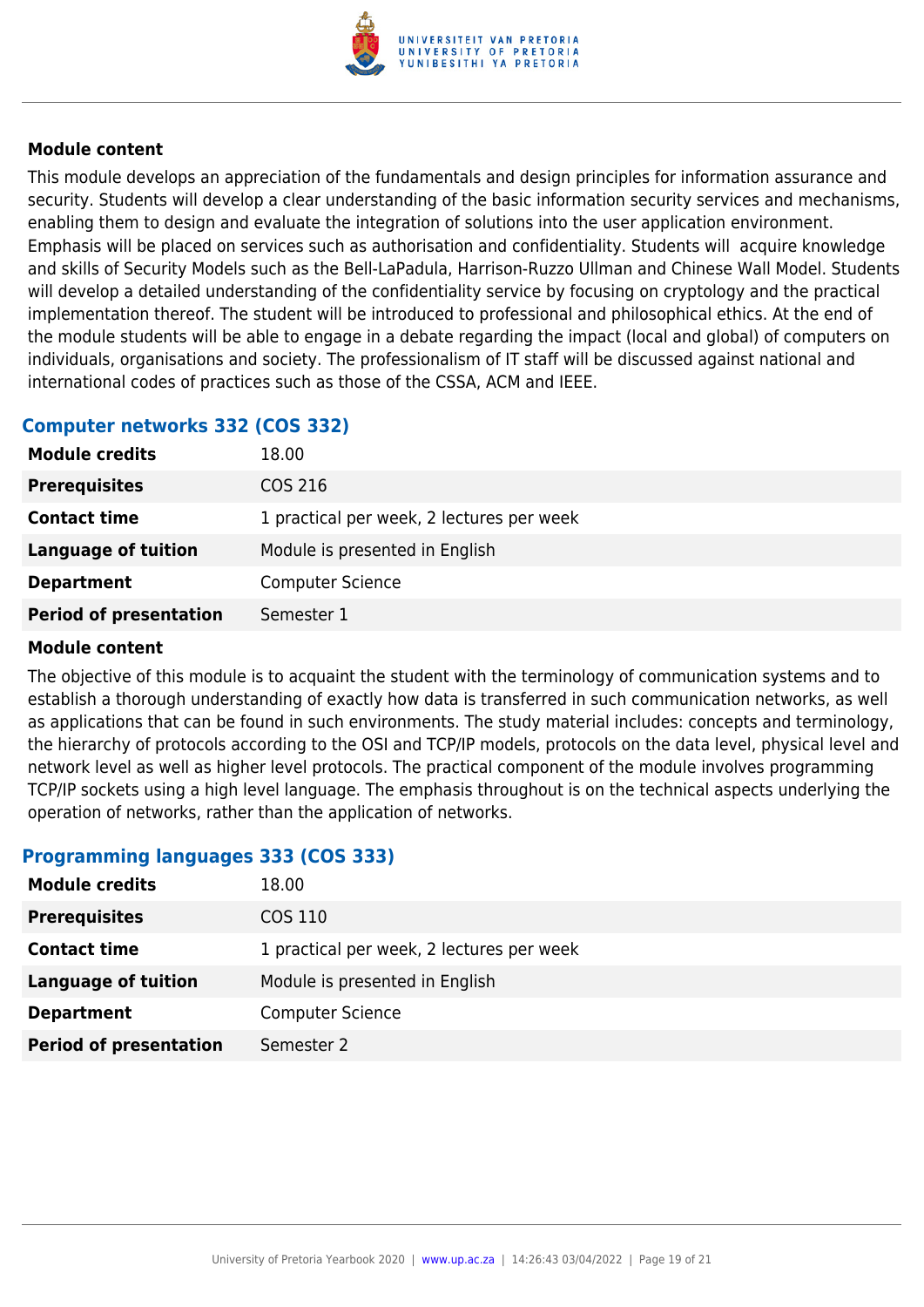

Programming languages are the backbone for software development. Each language has its own different syntax and semantics, but there are many common concepts that can be studied and then illustrated through the languages. The module concentrates on issues of object orientation, including delegation, iteration and polymorphism. It surveys how languages provide the basic building blocks for data and control, as well as exception handling and concurrency. At the end of the module, students will be able to appreciate the rich history behind programming languages, leading to independent principles that evolve over time. They will be skilled at using a variety of programming languages, including new paradigms such as functional, logical and scripting, and will know how to learn a new language with ease. From this experience, they will be able to apply evaluation criteria for choosing an appropriate programming language in a given scenario.

## **Compiler construction 341 (COS 341)**

| <b>Module credits</b>         | 18.00                                     |
|-------------------------------|-------------------------------------------|
| <b>Prerequisites</b>          | COS 211 and COS 212                       |
| <b>Contact time</b>           | 1 practical per week, 2 lectures per week |
| <b>Language of tuition</b>    | Module is presented in English            |
| <b>Department</b>             | <b>Computer Science</b>                   |
| <b>Period of presentation</b> | Semester 1                                |

#### **Module content**

This module will introduce the student to the fundamentals of compiler construction. These include: the structural difference between a high-level and a von-Neumann language, the meaning of syntax and semantics and what semantics-preserving correctness means; the concepts of regular expressions, finite automata, context-free grammars in the context of programming languages; the need to construct parse-trees for given programmes; the application of data structures and algorithms for the purpose of code-analysis, codeoptimisation and register-allocation; and the limits of code-analysis in terms of undecideability and the halting problem.

After successful completion of the module, the student will have an understanding of the importance of compilers and will understand how to implement a compiler, in terms of its components, the scanner, parser, type checker and code-generator for a given grammar.

#### **Computer graphics 344 (COS 344)**

| <b>Module credits</b>         | 18.00                                     |
|-------------------------------|-------------------------------------------|
| <b>Prerequisites</b>          | COS 110 and WTW 124 or WTW 146            |
| <b>Contact time</b>           | 1 practical per week, 2 lectures per week |
| <b>Language of tuition</b>    | Module is presented in English            |
| <b>Department</b>             | <b>Computer Science</b>                   |
| <b>Period of presentation</b> | Semester 1                                |